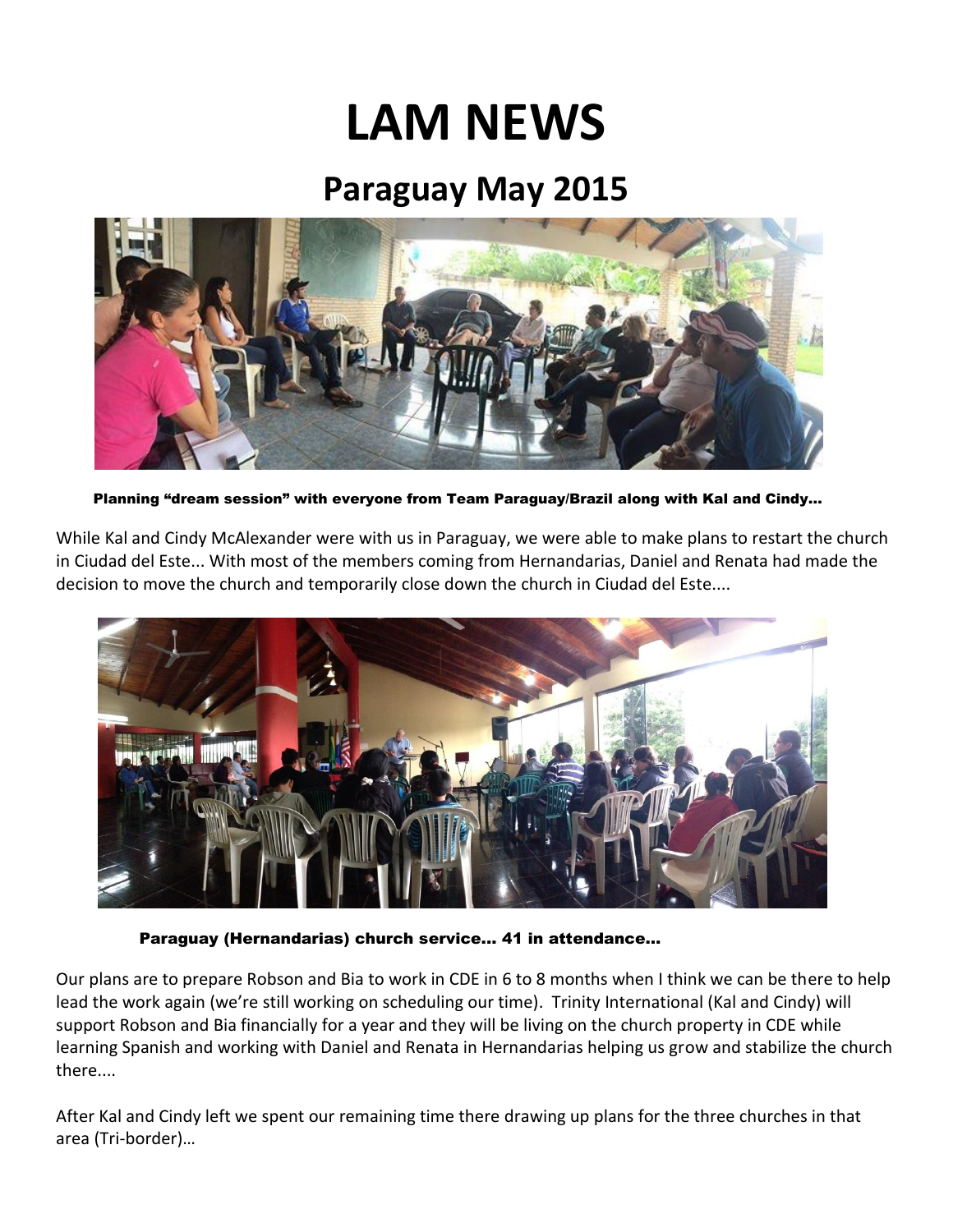Hernandarias... The church has been renting a sports center for three hours every Sunday for \$300 a month... To reach out to the youth, we are making plans to restart the soccer program that we used when we started the work nine years ago... We will target three areas of town with soccer fields to use for the program... We were trying to negotiate renting the facility where the church meets for Saturday afternoons to bring the youth together and then have a Saturday night youth service in the early evening but the cost just got a little out of hand... We were back to square one trying to rethink how we were going to develop out the ministry when we were offered the whole complex exclusively for \$1400 (US) a month.





Soccer field and area at end of field used Upstairs area at opposite end of field for children's Sunday school. where church meets.





Kitchen and class room area…. Front of building. Church meets up-stairs.

Our plans would be to develop a Christian sports center using it every afternoon with the youth as well as promoting activities and sports competitions in the evenings... Also plans would include developing a University ministry once again… The sports center in situated right next to a technical university with around 1000 students…

In front of the soccer field at the street entrance there is a restaurant fully equipped and functioning that would be included in the rental cost as well. We would target drawing in the university students from next door with amenities such as a photocopier, computers and Internet service along with having soft drinks and snacks available for sale (book store, paper supplies, etc.)... Our goal would be to rent the soccer field and use the Coffee House to generate at least half or more of the rent...